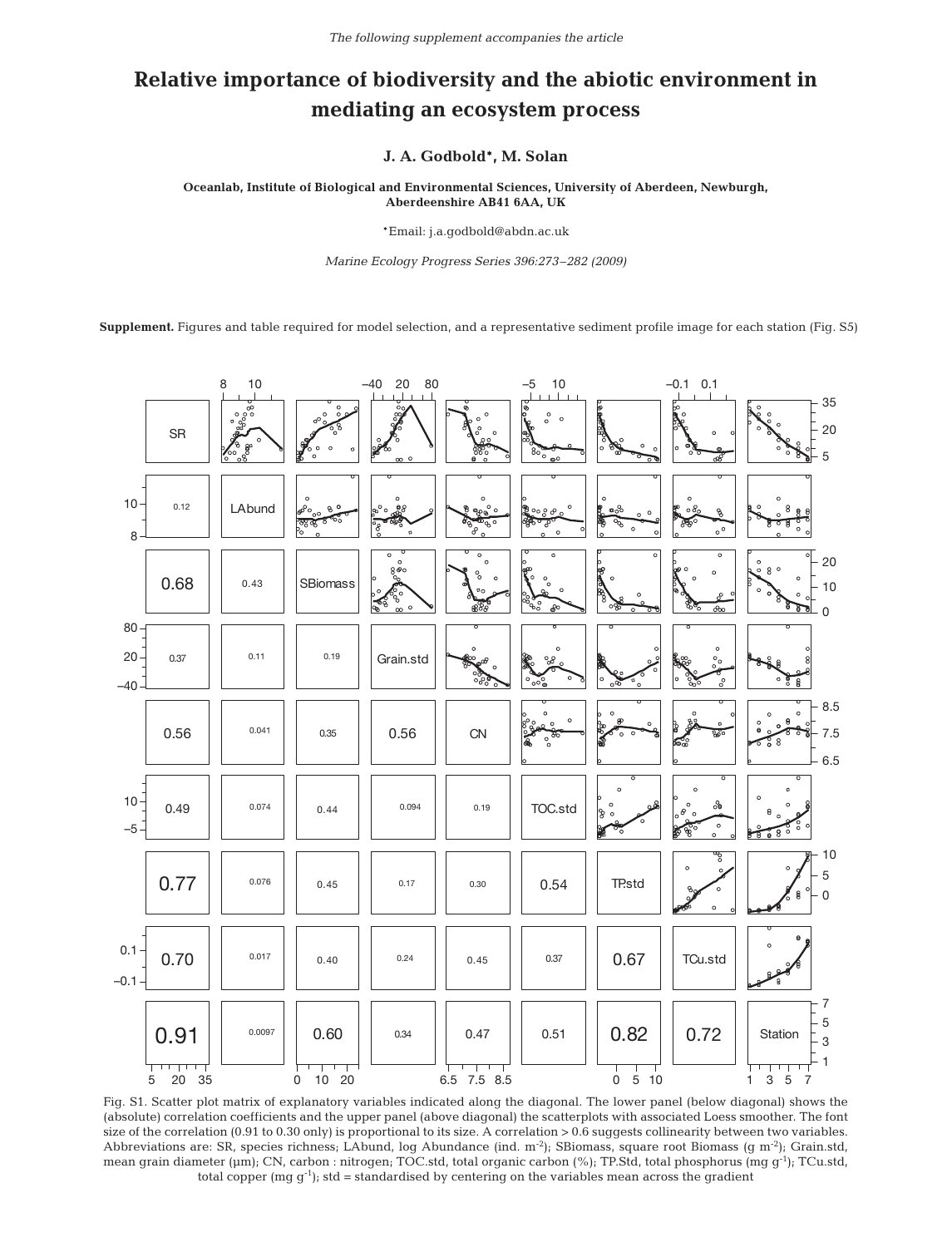

Fig. S2. Scatter plot matrix of explanatory variables indicated along the diagonal. The lower panel (below diagonal) shows the (absolute) correlation coefficients and the upper panel (above diagonal) the scatterplots with associated Loess smoother. The font size of the correlation (0.77 to 0.24 only) is proportional to its size. Abbreviations are: SR, species richness; LAbund, log Abundance (ind. m<sup>-2</sup>); SBiomass, square root Biomass (g m<sup>-2</sup>); Grain.std, mean grain diameter (µm); CN, carbon : nitrogen; TOC.std, total organic carbon (%); TP.Std, total phosphorus (mg g<sup>-1</sup>); TCu.std, total copper (mg g<sup>-1</sup>); std = standardised by centring on the variables mean across the gradient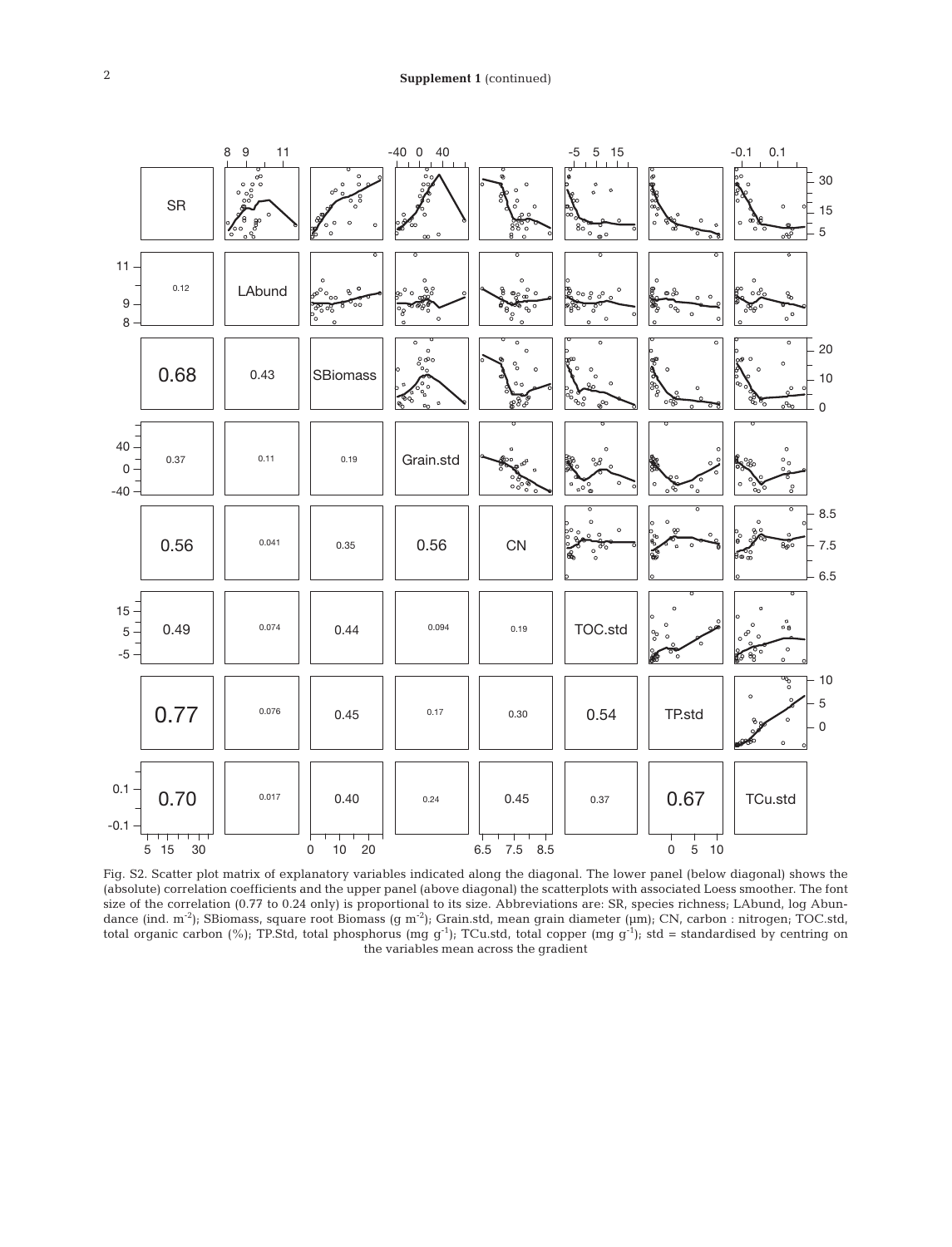

Fig. S3. Summary of the hierarchical partitioning analysis showing the independent contribution of each variable to the total explained variance. Both species richness and TOC have an independent contribution of >10 % and were therefore chosen for the model

Table S1. Values of the best regression models based on Mallow's  $C_p$  and  $r^2_{\rm adj.}$  1 = present in model,  $^*$  represents significant effect (p < 0.05),  $1_m$  = marginal effect (p < 0.06). Highlighted in red is the best model based on  $C_p$  and  $r^2_{adj}$ 

| Model<br>number | Intercept | ${\rm SR}$ | Abundance | Grain size | C: N     | <b>TOC</b>     | $\mathfrak{C}_p$ | $r^2_{\;\; adj}$ |
|-----------------|-----------|------------|-----------|------------|----------|----------------|------------------|------------------|
|                 | $\Omega$  |            |           | $\Omega$   | $\Omega$ |                | 0.6123           |                  |
|                 |           |            |           | 0          | $\Omega$ | 1 <sub>m</sub> | 0.7949           | 0.6245           |
|                 |           |            |           | 0          |          |                | 1.3580           |                  |
|                 |           |            |           | 0          |          | 1 <sub>m</sub> | 2.2680           | 0.6186           |
|                 |           |            |           |            |          |                | 2.3580           |                  |
| h               |           |            |           |            |          |                | 2.4690           |                  |
|                 |           |            |           |            |          | $1_{m}$        | 2.5360           | 0.6145           |
| 8               |           |            |           |            |          |                | 2.6420           |                  |
| 9               |           |            |           |            |          | 1 <sub>m</sub> | 2.7930           | 0.6107           |
| 10              |           |            |           |            |          |                | 4.0120           |                  |
| 11              |           |            |           |            |          | $1_{m}$        | 4.0590           | 0.6072           |
| 12              |           |            |           |            |          |                | 4.2680           | 0.6039           |
| 13              |           | 1 *        | $\Omega$  |            |          | 1 <sub>m</sub> | 4.4490           | 0.6011           |
|                 |           |            |           |            |          |                |                  |                  |